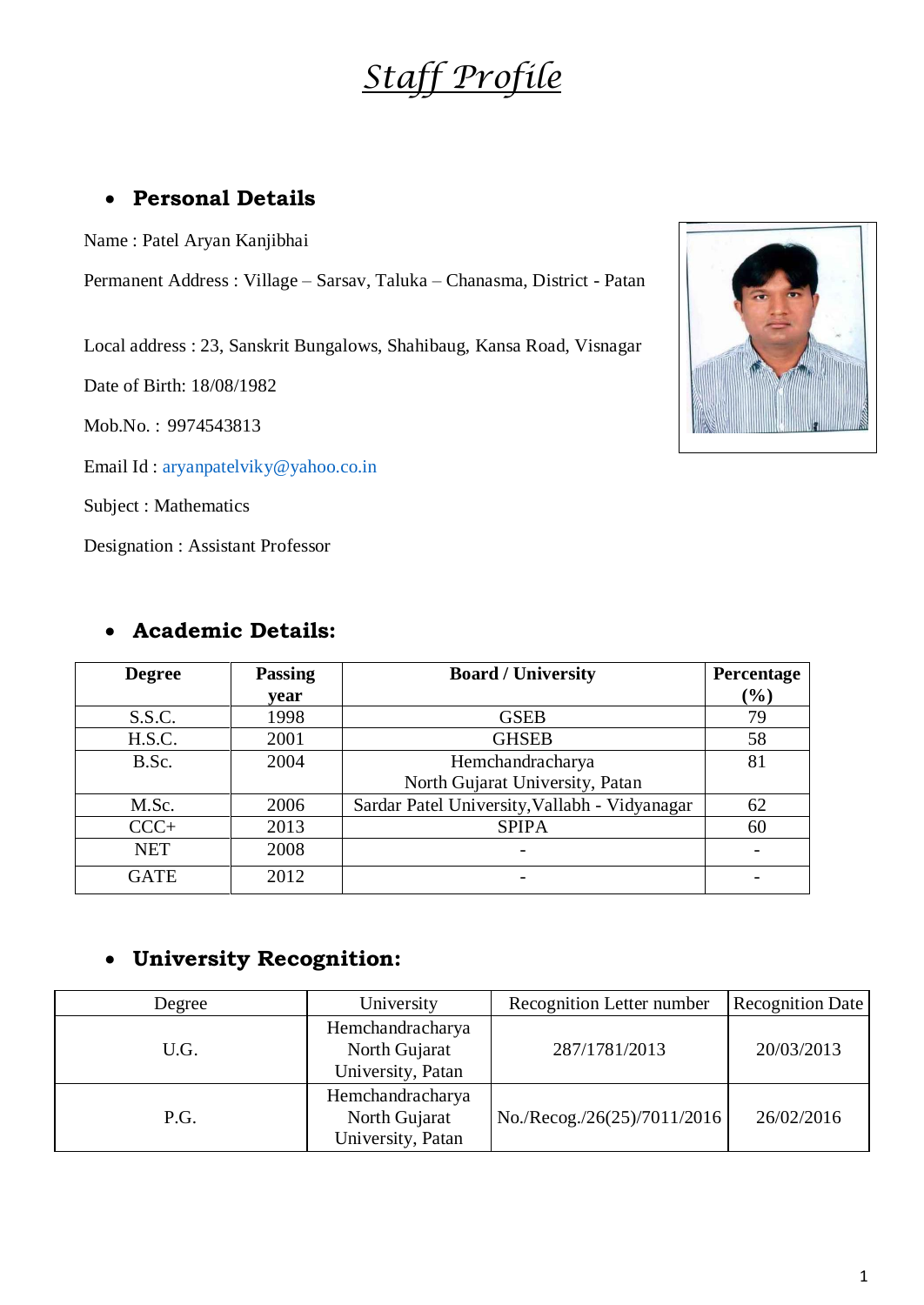# **Orientation/ Refresher/ Training Programme**

| Course                          | Title of the                    | Name of Academic Staff College/Organization | Duration              |      |
|---------------------------------|---------------------------------|---------------------------------------------|-----------------------|------|
|                                 | Course                          |                                             | Date                  | Date |
| <b>Orientation</b><br>Programme |                                 | HRDC, Gujarat University, Ahmedabad         | 07/11/201604/12/2016  |      |
| Refresher<br>Course             | Environmental<br><b>Studies</b> | HRDC, Gujarat University, Ahmedabad         | 28/05/2018 17/06/2018 |      |

# **Seminar/workshops**

| Sr. | Title/Subject                   | Organizer /Sponsor                | <b>Status</b>                  | Dates                       |
|-----|---------------------------------|-----------------------------------|--------------------------------|-----------------------------|
| No. |                                 |                                   | (State/National/International) |                             |
| 1.  | Research Meet 2011              | Department of                     | <b>State</b>                   | 23/01/2011                  |
|     |                                 | Mathematics,                      |                                |                             |
|     |                                 | Faculty of                        |                                |                             |
|     |                                 | Technology and                    |                                |                             |
|     |                                 | Engineering, M.S.                 |                                |                             |
|     |                                 | University of                     |                                |                             |
|     |                                 | Baroda, Vadodara                  |                                |                             |
| 2.  | <b>ATML (Advanced Training</b>  | University of Delhi               | National                       | 21 <sup>st</sup> March to   |
|     | in Mathematics for              |                                   |                                | 2 <sup>nd</sup> April, 2011 |
|     | lecturers) supported by         |                                   |                                |                             |
|     | National Board for Higher       |                                   |                                |                             |
|     | <b>Mathematics in Geometric</b> |                                   |                                |                             |
|     | <b>Complex Analysis</b>         |                                   |                                |                             |
| 3.  | ISL (Instructional school       | University of Delhi               | National                       | 26 <sup>th</sup> March to   |
|     | for lecturers) supported by     |                                   |                                | 7 <sup>th</sup> April, 2012 |
|     | National Board for Higher       |                                   |                                |                             |
|     | <b>Mathematics in Real</b>      |                                   |                                |                             |
|     | <b>Analysis and Measure</b>     |                                   |                                |                             |
|     | Theory                          |                                   |                                |                             |
| 4.  | ISL (Instructional school       | University of Delhi               | National                       | 3rd June to 15th            |
|     | for lecturers) supported by     |                                   |                                | June, 2013                  |
|     | National Board for Higher       |                                   |                                |                             |
|     | <b>Mathematics in Group</b>     |                                   |                                |                             |
|     | Theory                          |                                   |                                |                             |
| 5.  | IST (Instructional school       | Malaviya National<br>Institute of | National                       | 7 <sup>th</sup> December    |
|     | for Teachers) on Algebra        | Technology,                       |                                | to 19th                     |
|     |                                 | Jaipur.                           |                                | December,                   |
|     |                                 |                                   |                                | 2015                        |
| 6.  | International School on         | IIT Gandhinagar.                  | International                  | 22 <sup>th</sup> February   |
|     | Computer Algebra                |                                   |                                | to 26th                     |
|     | (COCOA-2016)                    |                                   |                                | February, 2016              |
| 7.  | <b>Faculty Development</b>      | Department of                     | National                       | 24 <sup>th</sup> April to   |
|     | Program on Problem              | Mathematics,                      |                                | 29th April, 2017            |
|     | Solving and Mathematical        | Hemchandracharya                  |                                |                             |
|     | Software                        | North Gujarat                     |                                |                             |
|     |                                 | University, Patan                 |                                |                             |